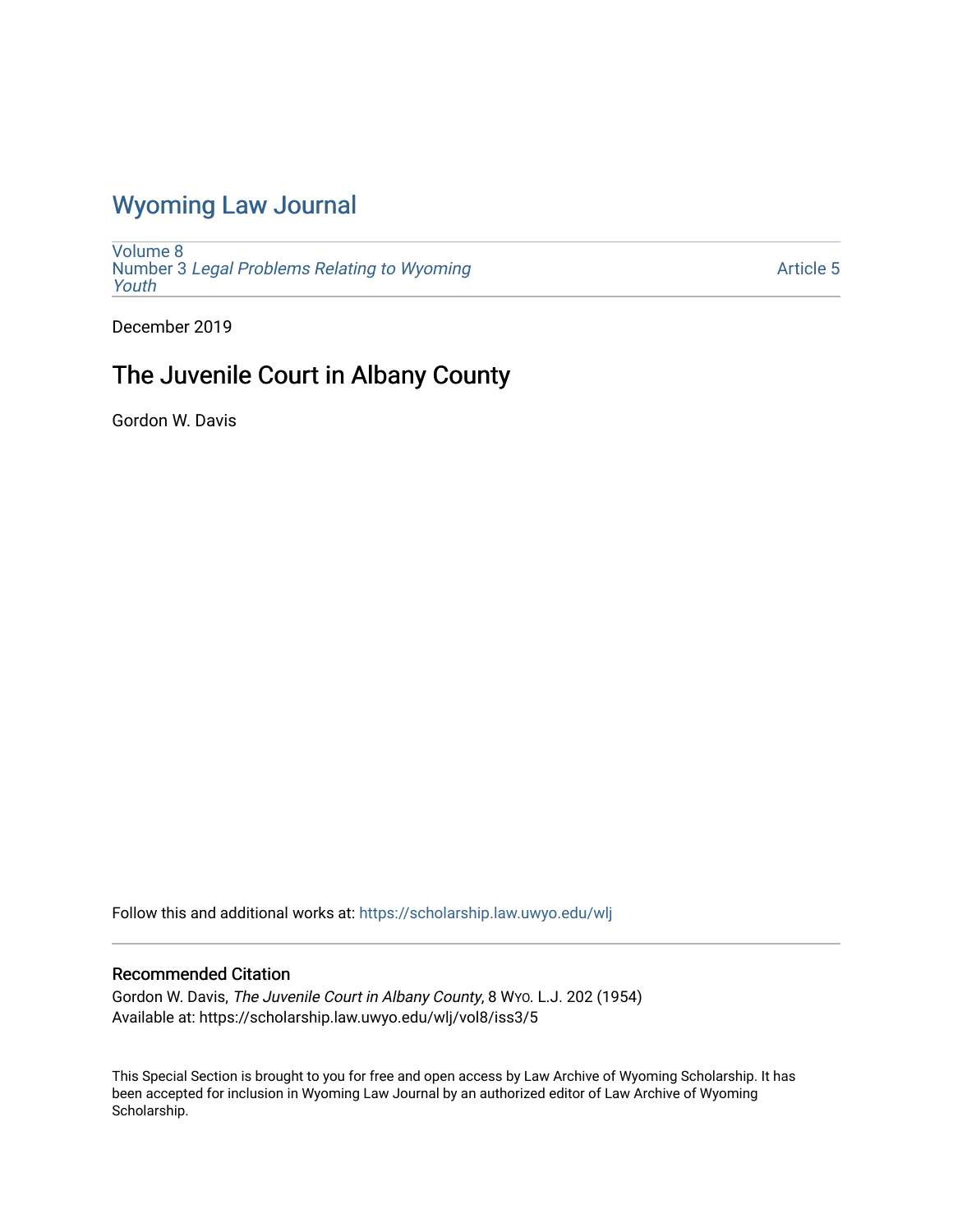#### THE JUVENVILE COURT IN ALBANY COUNTY

The passage of the Juvenile Court Act of **1951** afforded to the several judicial districts of this state the opportunity to adopt the provisions of the act. To date, it has not been widely used. It is hoped that information concerning the use and operation of the act may encourage its establishment in those portions of the state where it is not presently in use.

An indicated in the comments of Judge Glenn Parker, a plan had been worked out and followed in Albany County, based on the prior law which treated the handling of juvenile cases. We were comparatively satisfied with our method of procedure under that law and at first could see little advantage to the new act. Largely through the efforts of Brooke Wunnicke, Executive Secretary of the Wyoming Youth Council, it was agreed that the **1951** act would be provisionally adopted.

As a county and prosecuting attorney, **I** am well satisfied with the results. Without a doubt, the use of the act has materially increased the number of cases to **be** handled **by** reason of its enlarged scope; the increase was to be expected as this law enabled public officials to handle cases involving conditions of juveniles which previously had been either extremely difficult or impossible. From the procedural viewpoint, the act is much more specific than prior laws, which has enabled us to reduce that phase of each case to a routine matter; further, it has almost eliminated dissension to the state's method of procedure.

Perhaps the best advantage of the **1951** act is that it gives the opportunity for the court to use the facilities of the local county welfare deparment in several ways. Upon the commencement of each case the court orders a social investigation; during this investigation, in addition to determining the social background of the child and its family, the welfare department has been able to obtain examinations relative to the child's physical condition and mental ability. **All** of this information has been extremely helpful in making final disposition of the cases. In the cases which involve deferment, probation, or foster placement, the local welfare department has been designated as the supervisory agency; this has given the advantage of much closer supervision of cases than had theretofore been possible. The results in cases supervised in this manner have been excellent, with the incidence of successful rehabilitation high.

Although the act may have some imperfections, as has any other law yet devised **by** man, it is a most progressive piece of legislation, and we endorse it as being a long step forward in a field where there is increasingly more to be done.

> Gordon W. Davis County and Prosecuting Attorney Albany County, Wyoming

[202]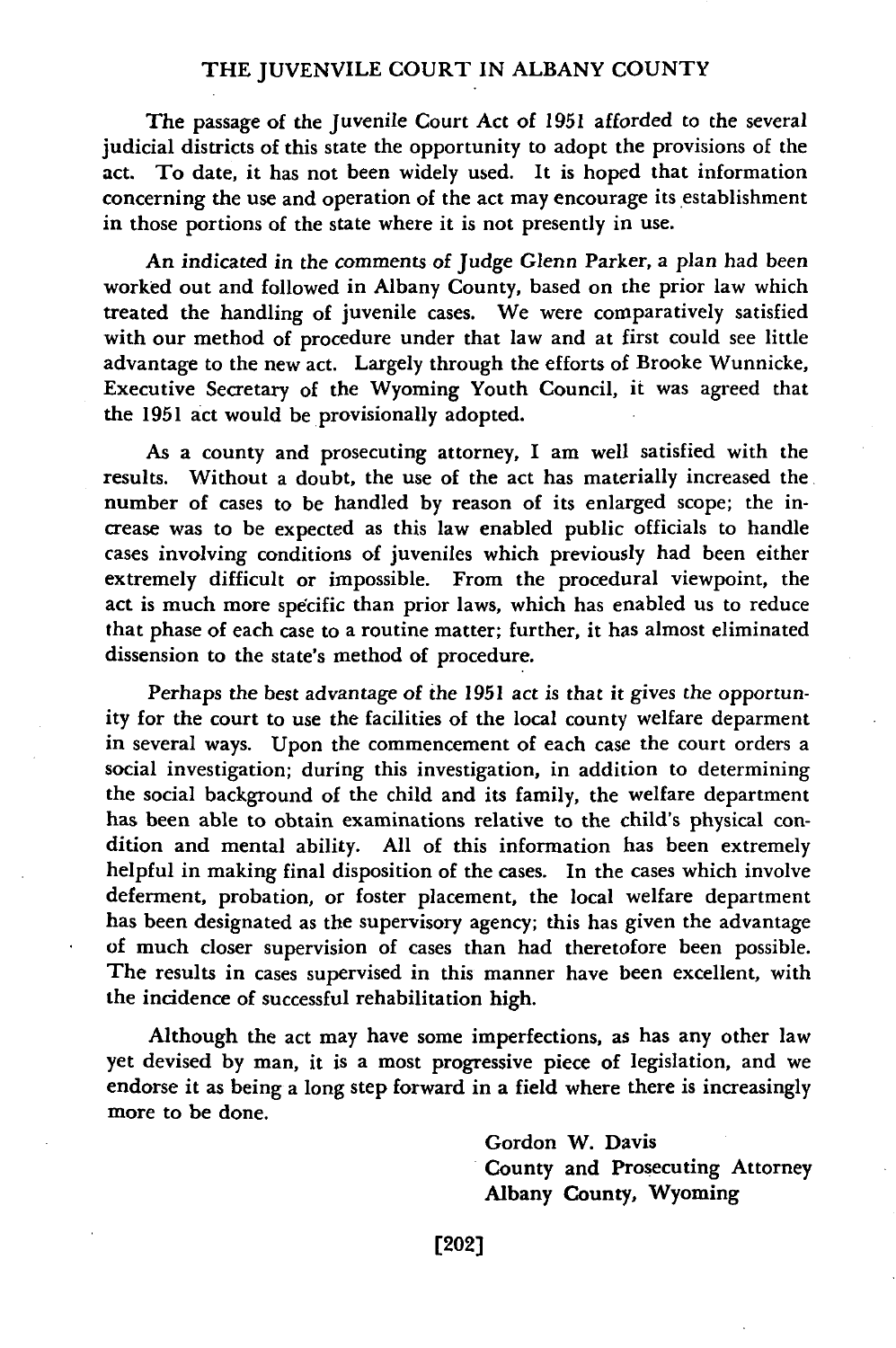### THE RELATIONSHIP **BETWEEN** THE **JUVENILE COURT AND COUNTY** WELFARE DEPARTMENTS

Since the passage of the Juvenile Court Act in **1951,** all cases involving minors have been handled by the Judge of the Second Judicial District and the Albany County Attorney in accordance with this Juvenile Court Act. The procedure has been very satisfactory and the results gratifying. We feel that the work that has been done in the Second Judicial District points out the need for strengthening and expanding some areas of the adoption laws and the juvenile laws of the state.

One such area is in determining parental responsibility and terminating parental rights. The need for such strengthening of the adoption laws is indicated by the foster home case load of the Albany County Welfare Department. Foster care is intended as a temporary program and should be used as a substitute for the care of natural parents only when the natural parents cannot provide such care. Since it is a temporary measure, the situation is continuously fluid and the children placed for foster care are unable to gain the security needed for them to develop healthy presonalities and minds as well as healthy bodies. When both the foster parents and the children recognize that their stay in the foster home is only temporary, neither can fully accept the rights, privileges, and responsibilities of sharing their homes and families. Of the twenty-three children who are now being provided foster care by the Albany County Department of Public Welfare, it is probable that only one will be returned to the parents; and, five *may* be returned or reach an age where their education will be completed or where they no longer need the care and supervision of parental figure-heads. The remaining seventeen present a problem, as it is doubtful that they can ever be returned to their natural parents. **Of** these seventeen children, three were placed with the Welfare Department on a voluntary basis, as the parents could not provide a suitable home and the children were placed temporarily in order to allow the parents the opportunity to rehabilitate themselves and to re-establish their homes. These parents have given no indication that they wish to or intend to improve their conditions and have made no contributions toward the care of their children. Three others of the seventeen have been relinquished for adoption and will be placed in homes at an early date. The other eleven were placed in foster homes by Order of the Court with the stipulation that the parents were to contribute toward their care.

These parents, although contacted many times, have evidenced little or no interest in the children and have not reimbursed the Welfare Department for the care of the children nor have they provided any of the necessities for the welfare and health of their families. These parents readily sidestep the responsibilities of parenthood because of their need to be possessive. In view of these figures, it would seem that the laws should